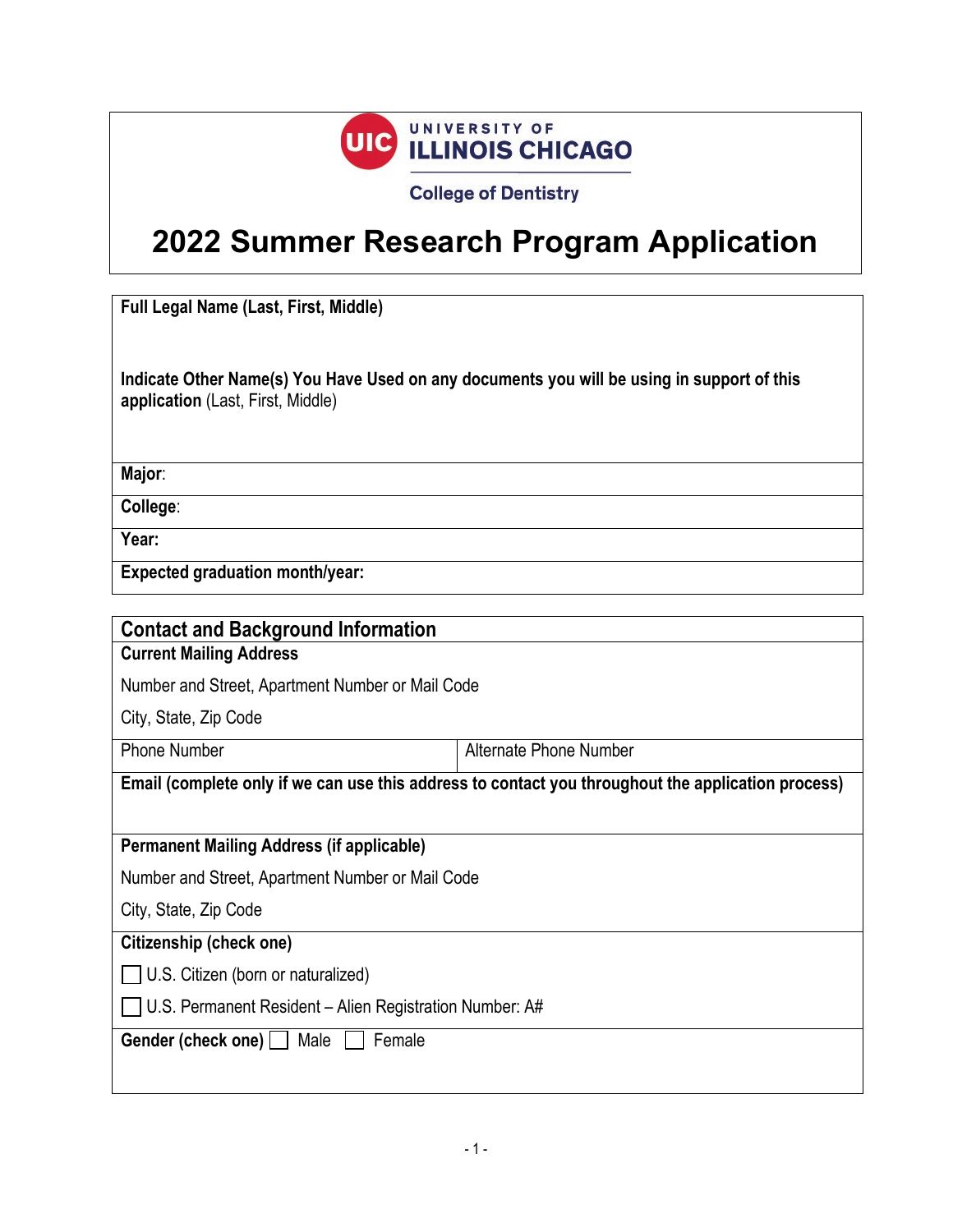

| <b>Race/Ethnic Group (optional)</b>               |                  |
|---------------------------------------------------|------------------|
| Native or Alaskan Native                          | Mexican American |
| □ Asian or Pacific Islander                       | Puerto Rican     |
| Black or African American, not of Hispanic origin | Cuban            |
| White, not of Hispanic origin                     | Other Hispanic   |
| Other                                             |                  |

| <b>Research Interest</b>                                                                |                        |                       |               |                         |  |
|-----------------------------------------------------------------------------------------|------------------------|-----------------------|---------------|-------------------------|--|
| Rank your research field of interest: :                                                 |                        |                       |               |                         |  |
| Research Field 1:                                                                       |                        |                       |               |                         |  |
| Research Field 2:                                                                       |                        |                       |               |                         |  |
| Research Field 3:                                                                       |                        |                       |               |                         |  |
| Notes:                                                                                  |                        |                       |               |                         |  |
|                                                                                         |                        |                       |               |                         |  |
|                                                                                         |                        |                       |               |                         |  |
| <b>Undergraduate Degree History</b>                                                     |                        |                       |               |                         |  |
| /4.0<br>Provide your cumulative GPA for the last 60 hours/ 2 years.                     |                        |                       |               |                         |  |
| For assistance with the calculation of your GPA, please refer to the following website: |                        |                       |               |                         |  |
| https://uofi.app.box.com/s/jgvci9urwv2ucce5x3hjfhxpcug5tuvh                             |                        |                       |               |                         |  |
| <b>Name of College/University</b>                                                       | Location (City, State) | <b>Field of Study</b> | <b>Degree</b> | <b>Date</b><br>Awarded/ |  |
|                                                                                         |                        |                       |               |                         |  |
|                                                                                         |                        |                       |               |                         |  |

| <b>Awards and Honors</b> |       |             |  |
|--------------------------|-------|-------------|--|
| Year                     | Award | Institution |  |
|                          |       |             |  |
|                          |       |             |  |
|                          |       |             |  |
|                          |       |             |  |